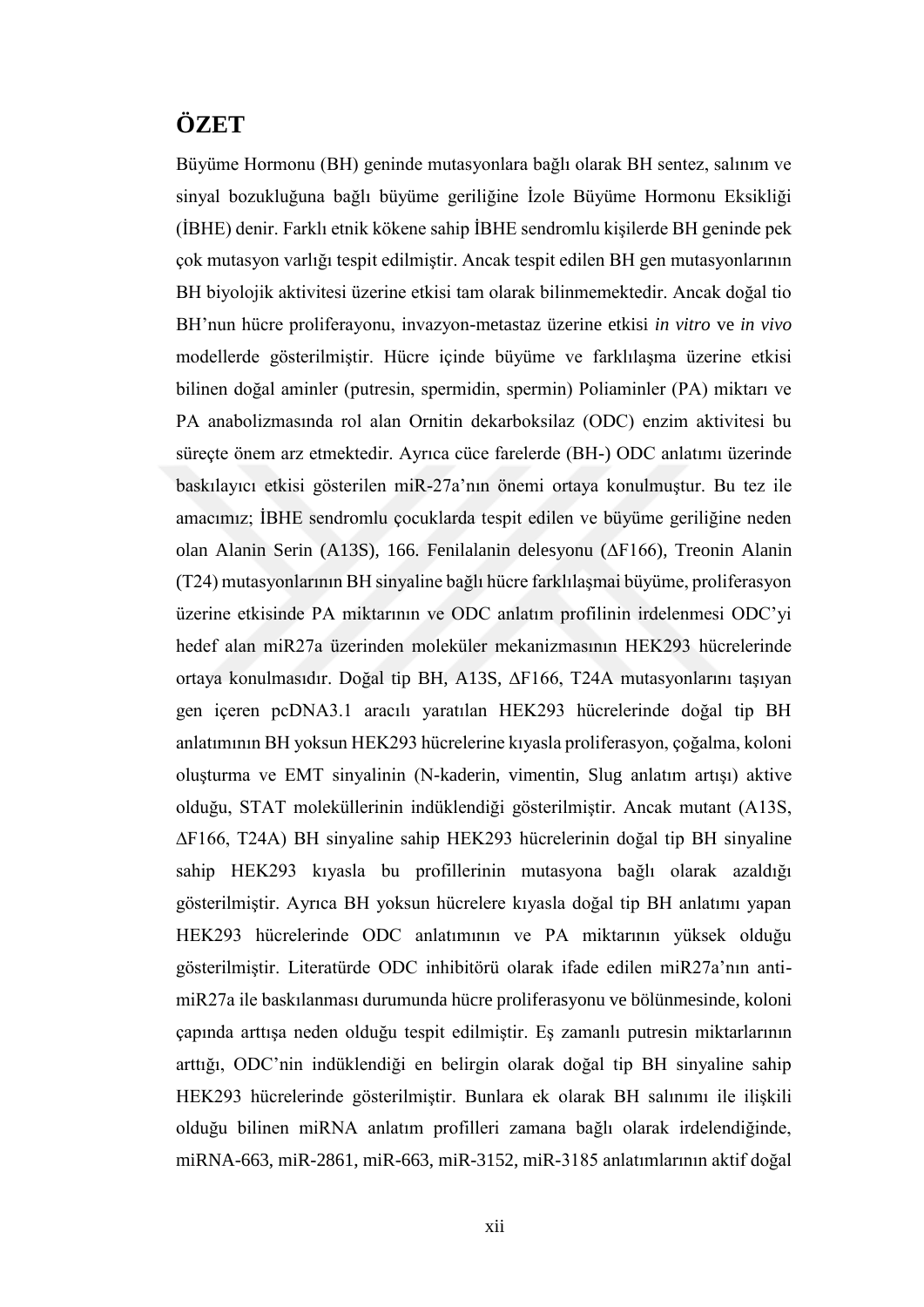tip BH sinyaline sahip hücrelere kıyasla BH yoksun ve mutant BH (A13S, ∆F166, T24A) anlatımı yapan HEK293 hücrelerinde daha düşük olduğu belirlenmiştir. miR27a taklit eden mimics uygulanması durumunda ise ODC anlatımının azalmasına bağlı olarak putresin miktarının düştüğü, hücre bölünme, koloni oluşumu üzerine baskılayıcı etkisi olduğu gösterilmiştir. Sonuç olarak bu tez ile doğal tip BH sinyalinin EMT sinyali üzerinden hücre çoğalması, bölünmesi ve koloni oluşturmayı HEK293 model hücrelerde indüklerken, ODC anlatımını, intrasellüler PA miktarını arttırdığı gösterilmiştir. Ayrıca A13S, ∆F166, T24A BH mutasyonlarının ise doğal tip BH sinyaline kıyasla bu etkilerinin istatistiksel olarak azaldığı ilk defa bu tez ile gösterilmiştir. Tez kapsamında ODC hedef alan miR27a'nın BH varlığında EMT sinyali ve PA anabolik yolak üzerinde etki ederek hücre proliferasyon-bölünmesi üzerine baskılayıcı etkisinin moleküler mekanizması ilk defa bu tez kapsamında gösterilmiştir.

Kadriye Koyuncu Nisan, 2019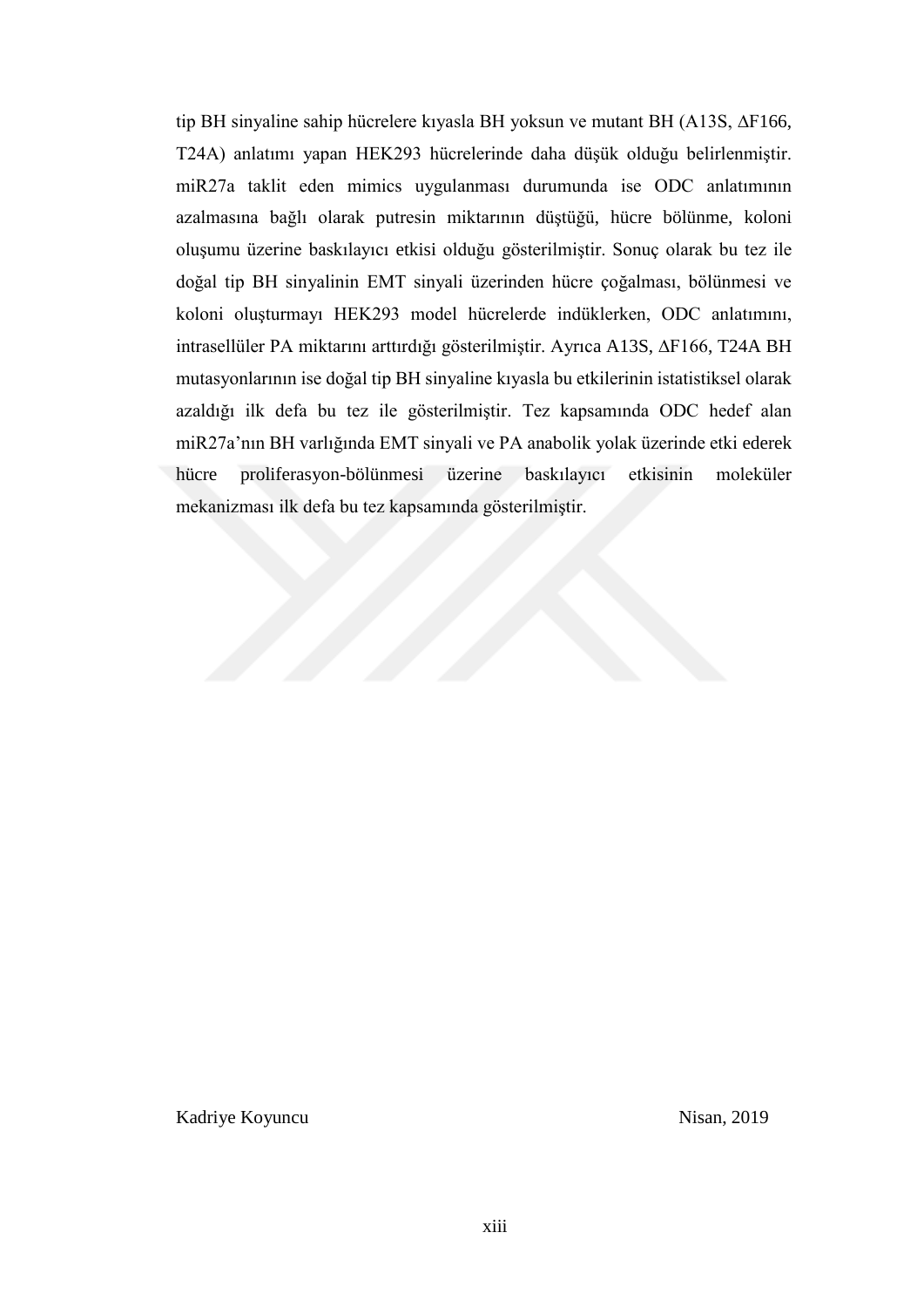## **SUMMARY**

Isolated Growth Hormone Deficiency (IGHD) is a syndrome caused by depletion of Growth Hormone (GH) synthesis, release, and irregular GH singaling due to GH mutations that leads to growth retardation. Various mutations within the GH gene was reported in IGHD syndrome childeren/adults with different ethnic origins. However, the effect of GH gene mutations on the biological activity of GH has not been invesitagated yet. In case, the effect of biologically active GH signaling leads cell proliferation, invasion-metastasis *in vitro* and *in vivo* models. Natural amines, putresin, spermidine, spermine, have been known as cell growth and differentiation action and the important role of Ornitine decarboxylase (ODC) which act on PA anabolism and intracellular PA levels. In addition, the importance of miR-27a has been shown to exert a suppressive effect on ODC expression in dwarf mice models (lack of GH expression). Our aim in this thesis is to modulate the role of Alanin Serin (A13S), 166. Phenylalanine deletion (F166Del), Treonin Alanine (T24) mutations within the GH gene that were detected in IGHD syndrome childeren regarding GH singaling and ODC expression on cell growth, proliferation and differentition. In addition, to evaluate the molecular mechanism underlying GH mutation dependent effect on ODC activity through miR27a. HEK293 cells expressing wild type GH, A13S, F166Del, T24A mutations induced cell proliferation, colony formation and trigger EMT signaling (N-cadherin, vimentin, Slug expression increase) as compared to GHdeficient HEK293 cells through STAT molecule activations depend on the mutation type. In addition, it was shown that the expression of ODC and the amount of intracellular PA levels were increased in HEK293 cells expressing wild type GH compared to GH deficient HEK293 cells. According to the literature, miR27a was shown as an inhibitor for ODC expression. In this thesis, the inhibition of miR-27a expression through anti-miR27a transfection leads acceleration in colony diameter, cell proliferation and division through blockage of its effect on ODC. Concominantly, the increas in intracellular PA levels due to increased ODC expression following antimiR27a transfection has been determined in wild type GH compared to GH- HEK293 cells. Similarly, all mutant GH expressing HEK293 cells ODC expression and PA levels were increased in HEK293 cells. In addition, miRNA expression profiles, which are known to be associated with the release of GH, are examined in a time-dependent manner, whereas miRNA-663, miR-2861, miR-663, miR-3152, miR-3185 expressions